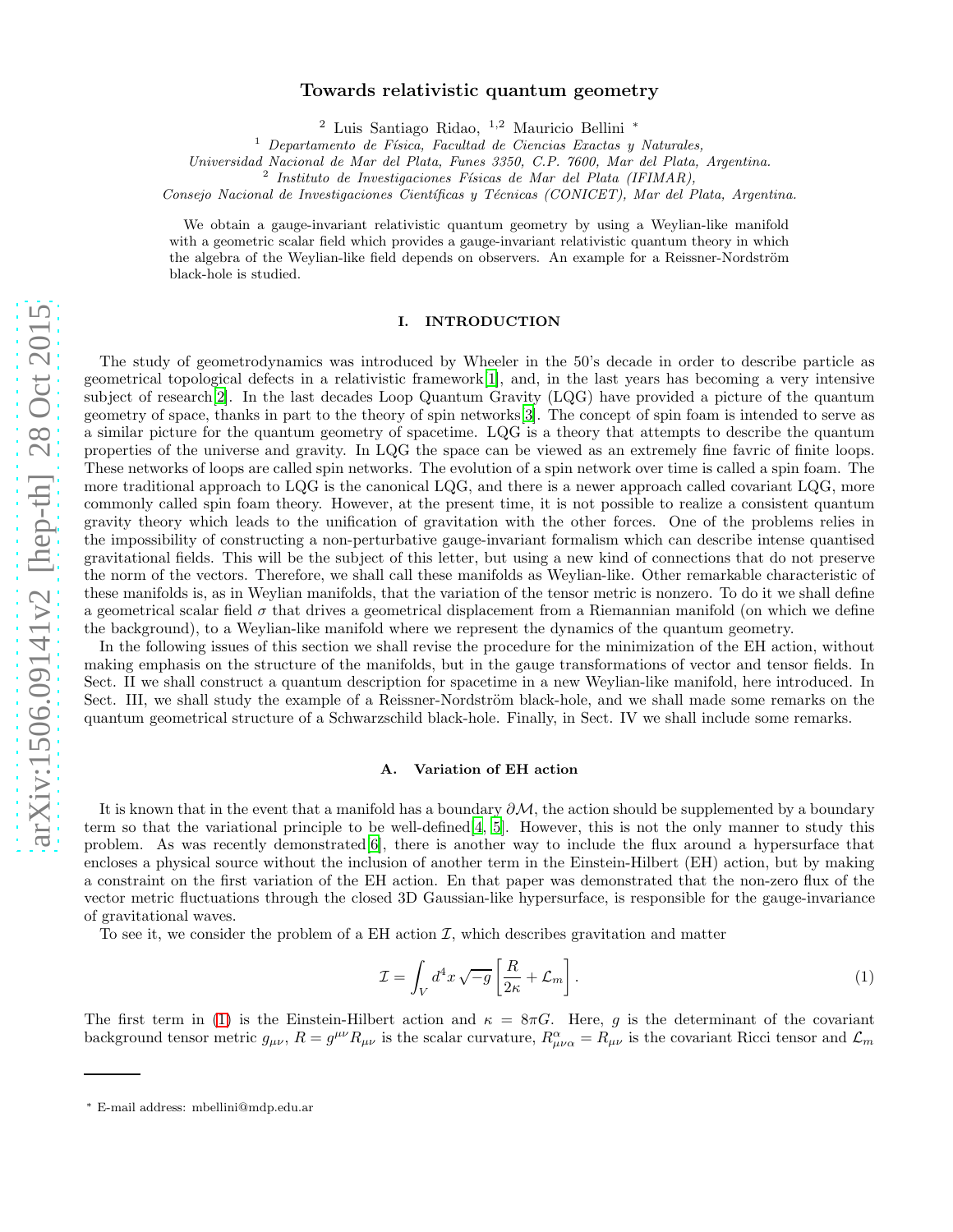is an arbitrary Lagrangian density which describes matter. If we deal with an orthogonal base, the curvature tensor will be written in terms of the connections:  $R^{\alpha}_{\ \beta\gamma\delta} = \Gamma^{\alpha}_{\ \beta\delta,\gamma} - \Gamma^{\alpha}_{\ \beta\gamma,\delta} + \Gamma^{\epsilon}_{\ \beta\delta}\Gamma^{\alpha}_{\ \epsilon\gamma} - \Gamma^{\epsilon}_{\ \beta\gamma}\Gamma^{\alpha}_{\ \epsilon\delta}.$ 

The first variation of the action is

<span id="page-1-0"></span>
$$
\delta \mathcal{I} = \int d^4x \sqrt{-g} \left[ \delta g^{\alpha \beta} \left( G_{\alpha \beta} + \kappa T_{\alpha \beta} \right) + g^{\alpha \beta} \delta R_{\alpha \beta} \right],\tag{2}
$$

with  $g^{\alpha\beta}\delta R_{\alpha\beta} = \nabla_{\alpha}\delta W^{\alpha}$ , where  $\delta W^{\alpha} = \delta\Gamma^{\alpha}_{\beta\gamma}g^{\beta\gamma} - \delta\Gamma^{\epsilon}_{\beta\epsilon}g^{\beta\alpha} = g^{\beta\gamma}\nabla^{\alpha}\delta\Psi_{\beta\gamma}[8]$  $\delta W^{\alpha} = \delta\Gamma^{\alpha}_{\beta\gamma}g^{\beta\gamma} - \delta\Gamma^{\epsilon}_{\beta\epsilon}g^{\beta\alpha} = g^{\beta\gamma}\nabla^{\alpha}\delta\Psi_{\beta\gamma}[8]$  $\delta W^{\alpha} = \delta\Gamma^{\alpha}_{\beta\gamma}g^{\beta\gamma} - \delta\Gamma^{\epsilon}_{\beta\epsilon}g^{\beta\alpha} = g^{\beta\gamma}\nabla^{\alpha}\delta\Psi_{\beta\gamma}[8]$ . When we deal with a manifold M which has a boundary  $\partial M$ , the action [\(1\)](#page-0-0) should be supplemented by a boundary term in order to the variational principle to be well-defined. This additional term is known as the York-Gibbons-Hawking action[\[4,](#page-7-3) [5](#page-7-4)].

### B. Gauge transformations

We shall propose other solution for this problem. Our strategy will be to preserve the Einstein-Hilbert action as in [\(1\)](#page-0-0) and see what are the consequences of do it. In order to make  $\delta \mathcal{I} = 0$  in [\(2\)](#page-1-0), we must consider the condition:  $G_{\alpha\beta} + \kappa T_{\alpha\beta} = \Lambda g_{\alpha\beta}$ , where  $\Lambda$  is the cosmological constant. Additionally, we must require that  $g^{\alpha\beta}\delta R_{\alpha\beta} = \nabla_{\alpha}\delta W^{\alpha} =$ δΦ, so that we obtain the constraint  $g_{\alpha\beta} \delta\Phi = \Lambda \delta g_{\alpha\beta}$ , where we have used:  $g^{\alpha\beta} \delta g_{\alpha\beta} = -g_{\alpha\beta} \delta g^{\alpha\beta}$ . Then, we propose the existence of a tensor field  $\delta\Psi_{\alpha\beta}$ , such that  $\delta R_{\alpha\beta} \equiv \nabla_{\beta}\delta W_{\alpha} - \delta\Phi g_{\alpha\beta} \equiv \Box \delta\Psi_{\alpha\beta} - \delta\Phi g_{\alpha\beta} = -\kappa \delta S_{\alpha\beta}^{-1}$ , and hence  $\delta W^{\alpha} = g^{\beta\gamma}\nabla^{\alpha}\delta\Psi_{\beta\gamma}$ , with  $\nabla^{\alpha}\delta\Psi_{\beta\gamma} = \delta\Gamma^{\alpha}_{\beta\gamma} - \delta^{\alpha}_{\gamma}\delta\Gamma^{\epsilon}_{\beta\epsilon}$ . Notice that the fields  $\delta\overline{W}_{\alpha}$  and  $\delta\Psi_{\alpha\beta}$  are gauge-invariant under transformations:

<span id="page-1-1"></span>
$$
\delta \bar{W}_{\alpha} = \delta W_{\alpha} - \nabla_{\alpha} \delta \Phi, \qquad \delta \bar{\Psi}_{\alpha\beta} = \delta \Psi_{\alpha\beta} - \delta \Phi g_{\alpha\beta}, \tag{3}
$$

where  $\delta\Phi$  complies  $\Box\delta\Phi = 0$ . This means that exists a family of vector and tensor fields described by [\(3\)](#page-1-1), that are related to the Einstein tensor transformations

<span id="page-1-4"></span>
$$
\bar{G}_{\alpha\beta} = G_{\alpha\beta} - \Lambda g_{\alpha\beta},\tag{4}
$$

and leave invariant the action. The transformed Einstein equations with the equation of motion for the transformed gravitational waves, hold

<span id="page-1-2"></span>
$$
\bar{G}_{\alpha\beta} = -\kappa \, T_{\alpha\beta},\tag{5}
$$

$$
\Box \delta \Psi_{\alpha\beta} = -\kappa \delta S_{\alpha\beta},\tag{6}
$$

with  $\Box \delta \Phi(x^{\alpha}) = 0$  and<sup>2</sup>

<span id="page-1-3"></span>
$$
\delta\Phi(x^{\alpha}) = \frac{\Lambda}{4} g^{\alpha\beta} \delta g_{\alpha\beta}.
$$
\n(7)

The eq. [\(5\)](#page-1-2) provides us the Einstein equations with cosmological constant included, and [\(6\)](#page-1-2) describes the exact equation of motion for gravitational waves with an arbitrary physical source  $\delta S_{\alpha\beta}$  inside a Gaussian-like hypersurface. A very important fact is that the scalar field  $\delta\Phi(x^{\alpha})$  appears as a scalar flux of the tetra-vector with components  $\delta W^{\alpha}$ through the closed hypersurface ∂M. This arbitrary hypersurface encloses the manifold by down and must be viewed as a 3D Gaussian-like hypersurface situated in any region of space-time. This scalar flux is a gravitodynamic potential related to the gauge-invariance of  $\delta W^{\alpha}$  and the gravitational waves  $\delta \Psi_{\alpha\beta}$ . These waves appear by varying the Ricci tensor, as in the case of a flat background. However, in our case this variation is exact and was done in an arbitrary background. Other important fact is that since  $\delta\Phi(x^{\alpha}) = \frac{\Lambda}{4} g^{\alpha\beta} \delta g_{\alpha\beta}$ , the existence of the Hubble horizon is related to the existence of the Gaussian-like hypersurface with an inner source. The variation of the metric tensor must be done in a Weylian-like integrable manifold  $[6]$  using an auxiliary geometrical scalar field  $\theta$ , in order to the Einstein tensor (and the Einstein equations) can be represented on a Weyl-like manifold, in agreement with the gauge-invariant transformations [\(3\)](#page-1-1).

In this letter we shall explore the possibility that the variation of the tensor metric must be done in a Weylian-like integrable manifold (defined in the next section) using an auxiliary geometrical scalar field  $\sigma$ , in order to the Einstein tensor (and the Einstein equations) can be represented on a Weyl manifold, in agreement with the gauge-invariant transformations [\(3\)](#page-1-1). We shall study the relativistic quantum dynamics of σ by using the fact that Λ is a relativistic invariant. Finally, to illustrate the formalism, we shall work an example of a Reissner-Nordström  $(RN)$  black-hole in order to obtain the dynamic equation for gravitational waves.

<sup>&</sup>lt;sup>1</sup> We have introduced the tensor  $S_{\alpha\beta} = T_{\alpha\beta} - \frac{1}{2}T g_{\alpha\beta}$ , which takes into account matter as a source of the Ricci tensor  $R_{\alpha\beta}$ .

<sup>&</sup>lt;sup>2</sup> This expression is equivalent to  $\Lambda \delta g_{\alpha\beta} = g_{\alpha\beta} \overline{\delta \Phi}$ .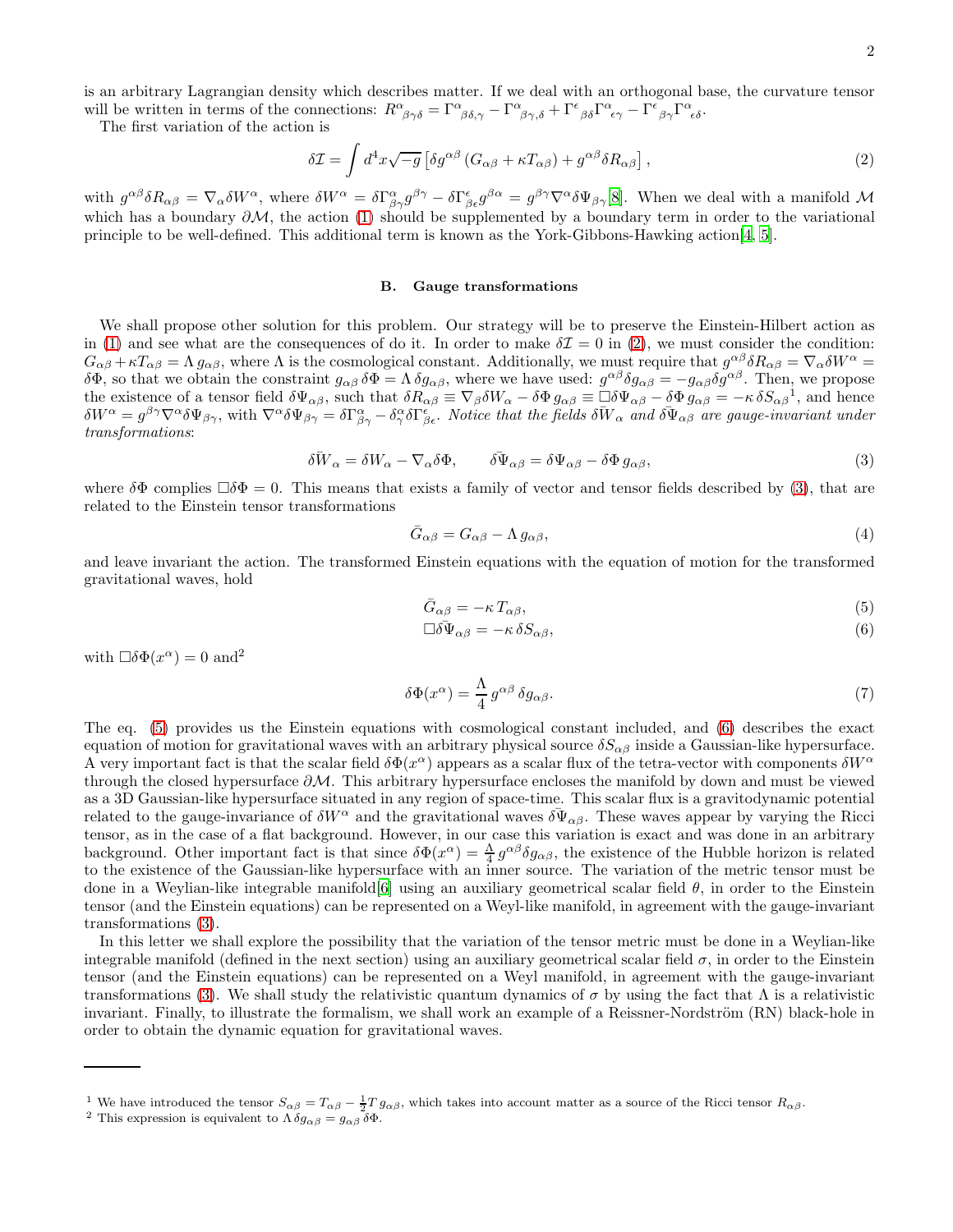# II. WEYLIAN-LIKE REPRESENTATION OF THE EINSTEIN TENSOR

In the sense of the Riemannian geometry, the covariant derivative is null, so that  $\Delta g_{\alpha\beta} = g_{\alpha\beta;\gamma} dx^{\gamma} = 0$ , where we denote with ; the Riemann-covariant derivative. The Weyl geometry[\[9\]](#page-8-1) is a generalization of the Riemannian geometry. In this letter we shall consider an alternative proposal to the Weyl covariant derivative, in which the metric tensor is also nonzero:  $g_{\alpha\beta|\gamma} = \phi_{,\gamma} g_{\alpha\beta}$ . Here, the " |γ " denotes the new Weyl-like covariant derivative with respect to the Weyl-like<sup>[\[9](#page-8-1)]</sup> connections  $\Gamma^{\alpha}_{\beta\gamma}$ , given by  $34$ 

<span id="page-2-0"></span>
$$
\Gamma^{\alpha}_{\beta\gamma} = \begin{Bmatrix} \alpha \\ \beta \gamma \end{Bmatrix} + g_{\beta\gamma}\sigma^{\alpha}.
$$
 (8)

This connections are very similar to the Weyl ones. In both cases the non-metricity in nonzero. The variation of the metric tensor in the sense of  $(8)^5$ :  $\delta g_{\alpha\beta}$ , will be<sup>6</sup>

<span id="page-2-1"></span>
$$
\delta g_{\alpha\beta} = g_{\alpha\beta|\gamma} dx^{\gamma} = -\left[\sigma_{\beta} g_{\alpha\gamma} + \sigma_{\alpha} g_{\beta\gamma}\right] dx^{\gamma},\tag{9}
$$

where  $^7$ 

$$
dx^{\alpha} |B\rangle = \hat{U}^{\alpha} dS |B\rangle = \delta \tilde{x}^{\alpha} (x^{\beta}) |B\rangle, \qquad (10)
$$

is the eigenvalue that results when we apply the operator  $\delta \tilde{x}^{\alpha}(x^{\beta})$  on a background quantum state  $|B\rangle$ , defined on the Riemannian manifold<sup>8</sup>. We shall denote with a " hat " the quantities represented on the Riemannian background manifold. The Weylian-like line element is given by

$$
dS^2 \,\delta_{BB'} = \left(\hat{U}_{\alpha}\hat{U}^{\alpha}\right) dS^2 \,\delta_{BB'} = \langle B \,|\delta \check{x}_{\alpha}\delta \check{x}^{\alpha}|\,B'\rangle\,. \tag{11}
$$

Hence, the differential Weylian-like line element  $dS$  provides the displacement of the quantum trajectories with respect to the "classical" (Riemannian) ones. When we displace with parallelism some vector  $v^{\alpha}$  on the Weylian-like manifold, we obtain

$$
\delta v^{\alpha} = \sigma^{\alpha} g_{\beta \gamma} v^{\beta} dx^{\gamma}, \qquad \rightarrow \qquad \frac{\delta v^{\alpha}}{\delta S} = \sigma^{\alpha} v^{\beta} g_{\beta \gamma} \hat{U}^{\gamma}, \tag{12}
$$

where we have taken into account that the variation of  $v^{\alpha}$  on the Riemannian manifold, is zero:  $\Delta v^{\alpha} = 0$ . Hence, the norm of the vector on the Weylian-like manifold is not conserved:  $\frac{\delta v^{\alpha}}{\delta S} \frac{\delta v_{\alpha}}{\delta S} = -\left(\sigma^{\alpha} \hat{U}_{\alpha}\right) \left(v_{\gamma} \hat{U}^{\gamma}\right) (\sigma^{\nu} v_{\nu}) \neq 0$ . From the action's point of view, the scalar field  $\sigma(x^{\alpha})$  drives a geometrical displacement from a Riemannian manifold to a Weylian-like one, that leaves the action invariant

$$
\mathcal{I} = \int d^4x \sqrt{-\hat{g}} \left[ \frac{\hat{R}}{2\kappa} + \hat{\mathcal{L}} \right] = \int d^4x \left[ \sqrt{-\hat{g}} e^{-2\sigma} \right] \left\{ \left[ \frac{\hat{R}}{2\kappa} + \hat{\mathcal{L}} \right] e^{2\sigma} \right\}.
$$
 (13)

If we require that  $\delta \mathcal{I} = 0$ , we obtain

$$
-\frac{\delta V}{V} = \frac{\delta \left[\frac{\hat{R}}{2\kappa} + \hat{\mathcal{L}}\right]}{\left[\frac{\hat{R}}{2\kappa} + \hat{\mathcal{L}}\right]} = 2\,\delta\sigma,\tag{14}
$$

where  $\delta\sigma = \sigma_\mu dx^\mu$  is an exact differential and  $V = \sqrt{-\hat{g}}$  is the volume of the Riemannian manifold. Of course, all the variations are in the Weylian-like geometrical representation, and assure us gauge invariance because  $\delta \mathcal{I} = 0$ .

$$
\check{x}^{\alpha}(t, \vec{x}) = \frac{1}{(2\pi)^{3/2}} \int d^3k \, \check{e}^{\alpha} \left[ b_k \, \check{x}_k(t, \vec{x}) + b_k^{\dagger} \, \check{x}_k^*(t, \vec{x}) \right],
$$

such that  $b_k^{\dagger}$  and  $b_k$  are the creation and destruction operators of space-time, such that  $\langle B \rangle$  $\left[b_k, b_{k'}^{\dagger}\right] \middle| B \right\rangle = \delta^{(3)}(\vec{k} - \vec{k'})$  and  $\check{e}^{\alpha} =$  $\epsilon^\alpha_{\ \ \beta\gamma\delta}$ ĕ $^\beta$ ĕ $^\gamma$ ĕ $^\delta$ .

<sup>&</sup>lt;sup>3</sup> To simplify the notation we shall denote  $\sigma_{\alpha} \equiv \sigma_{,\alpha}$ 

<sup>4</sup> The connections [\(8\)](#page-2-0) could be generalised to other in which the torsion to be nonzero, but this issue will be studied in a future work.

<sup>&</sup>lt;sup>5</sup> In what follows we shall denote with a  $\Delta$  variations on the Riemann manifold, and with a  $\delta$  variations on a Weylian-like manifold.

<sup>&</sup>lt;sup>6</sup> The reader can see using the constraint [\(7\)](#page-1-3) and [\(8\)](#page-2-0) that  $\delta\Phi = -\frac{\Lambda}{2}d\sigma$ .

<sup>7</sup> We can define the operator

<sup>8</sup> In our case the background quantum state can be represented in a ordinary Fock space in contrast with LQG, where operators is qualitatively different from the standard quantization of gauge fields.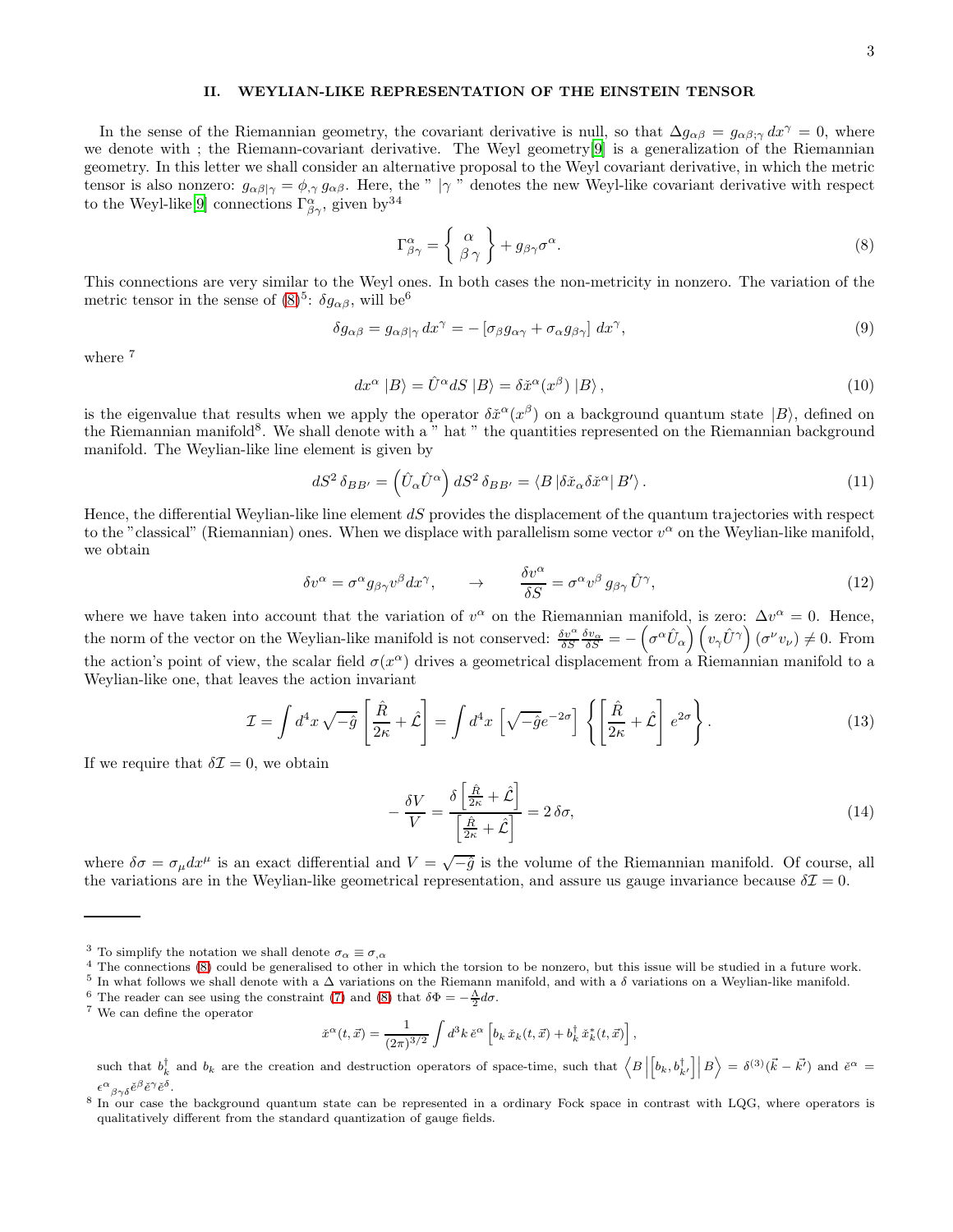# A. Gauge-invariant relativistic dynamics on a Weylian-like manifold

The Ricci tensor in the Weylian-like and Riemann representations can be related by

$$
\bar{R}_{\alpha\beta} = \hat{R}_{\alpha\beta} + \sigma_{\alpha;\beta} + \sigma_{\alpha}\sigma_{\beta} - g_{\alpha\beta} \left[ (\sigma^{\mu})_{;\mu} + \sigma_{\mu}\sigma^{\mu} \right],
$$
\n(15)

so that both representations of the scalar curvature, are related by

$$
\bar{R} = \hat{R} - 3\left[ (\sigma^{\mu})_{;\mu} + \sigma_{\mu}\sigma^{\mu} \right].
$$
\n(16)

The Einstein tensor can be written as

$$
\bar{G}_{\alpha\beta} = \hat{G}_{\mu\nu} + \sigma_{\alpha;\beta} + \sigma_{\alpha}\sigma_{\beta} + \frac{1}{2}g_{\alpha\beta}\left[ (\sigma^{\mu})_{;\mu} + \sigma_{\mu}\sigma^{\mu} \right],
$$
\n(17)

where we have made use of the fact that the connections are symmetric.

# B. Weylian action and quantum algebra

Now we consider the expression [\(4\)](#page-1-4), from which we obtain that the invariant Λ. From the point of view of the Riemann manifold  $\Lambda$  is a constant, but from the point of view of the Weylian-like manifold:  $\Lambda \equiv \Lambda(\sigma, \sigma_\alpha)$  can be considered a functional, given by

<span id="page-3-0"></span>
$$
\Lambda(\sigma, \sigma_{\alpha}) = -\frac{3}{4} \left[ \sigma_{\alpha} \sigma^{\alpha} + \hat{\Box} \sigma \right]. \tag{18}
$$

Therefore, we can define a geometrical quantum action on the Weylian-like manifold with [\(18\)](#page-3-0)

$$
\mathcal{W} = \int d^4x \sqrt{-g} \Lambda(\sigma, \sigma_\alpha), \qquad (19)
$$

such that the dynamics of the geometrical field is given by the Euler-Lagrange equations, after imposing  $\delta W = 0$ :

$$
\frac{\delta \Lambda}{\delta \sigma} - \hat{\nabla}_{\alpha} \left( \frac{\delta \Lambda}{\delta \sigma_{\alpha}} \right) = 0, \tag{20}
$$

where the variations are defined on the Weylian-like manifold. This means that  $\delta\Lambda \neq 0$ , but  $\Delta\Lambda = 0$ . Furthermore,  $\Pi^{\alpha} = \frac{\delta \Lambda}{\delta \sigma_{\alpha}} = -\frac{3}{4}\sigma^{\alpha}$  is the geometrical momentum and the dynamics of  $\sigma$  describes a free scalar field

<span id="page-3-1"></span>
$$
\hat{\Box}\sigma = 0,\tag{21}
$$

so that the momentum components  $\Pi^{\alpha}$  comply with the equation

$$
\hat{\nabla}_{\alpha} \Pi^{\alpha} = 0. \tag{22}
$$

If we define the scalar invariant  $\Pi^2 = \Pi_{\alpha} \Pi^{\alpha}$ , we obtain that

$$
[\sigma, \Pi^2] = \frac{9}{16} \{ \sigma_\alpha [\sigma, \sigma^\alpha] + [\sigma, \sigma_\alpha] \sigma^\alpha \} = 0, \tag{23}
$$

where we have used that  $\sigma_{\alpha}U^{\alpha} = U_{\alpha}\sigma^{\alpha}$ , and

<span id="page-3-2"></span>
$$
[\sigma(x), \sigma^{\alpha}(y)] = -i\Theta^{\alpha}\delta^{(4)}(x-y), \qquad [\sigma(x), \sigma_{\alpha}(y)] = i\Theta_{\alpha}\delta^{(4)}(x-y), \tag{24}
$$

with  $\Theta^{\alpha} = \hbar \hat{U}^{\alpha}$ . Therefore we can define the relativistic invariant  $\Theta^2 = \Theta_{\alpha} \Theta^{\alpha} = \hbar^2 \hat{U}_{\alpha} \hat{U}^{\alpha}$ , where  $\hat{U}^{\alpha}$  are the components of the Riemannian velocities. Additionally, it is possible to define the Hamiltonian operator

$$
\mathcal{H} = \left(\frac{\delta\Lambda}{\delta\sigma_{\alpha}}\right)\sigma_{\alpha} - \Lambda(\sigma,\sigma_{\alpha}),\tag{25}
$$

such that the eigenvalues of "quantum energy" becomes from  $\mathcal{H}|B\rangle = E|B\rangle$ . Can be demonstrated that  $\delta\mathcal{H} = 0$ , so that the quantum energy  $E$  is a Weylian-like invariant.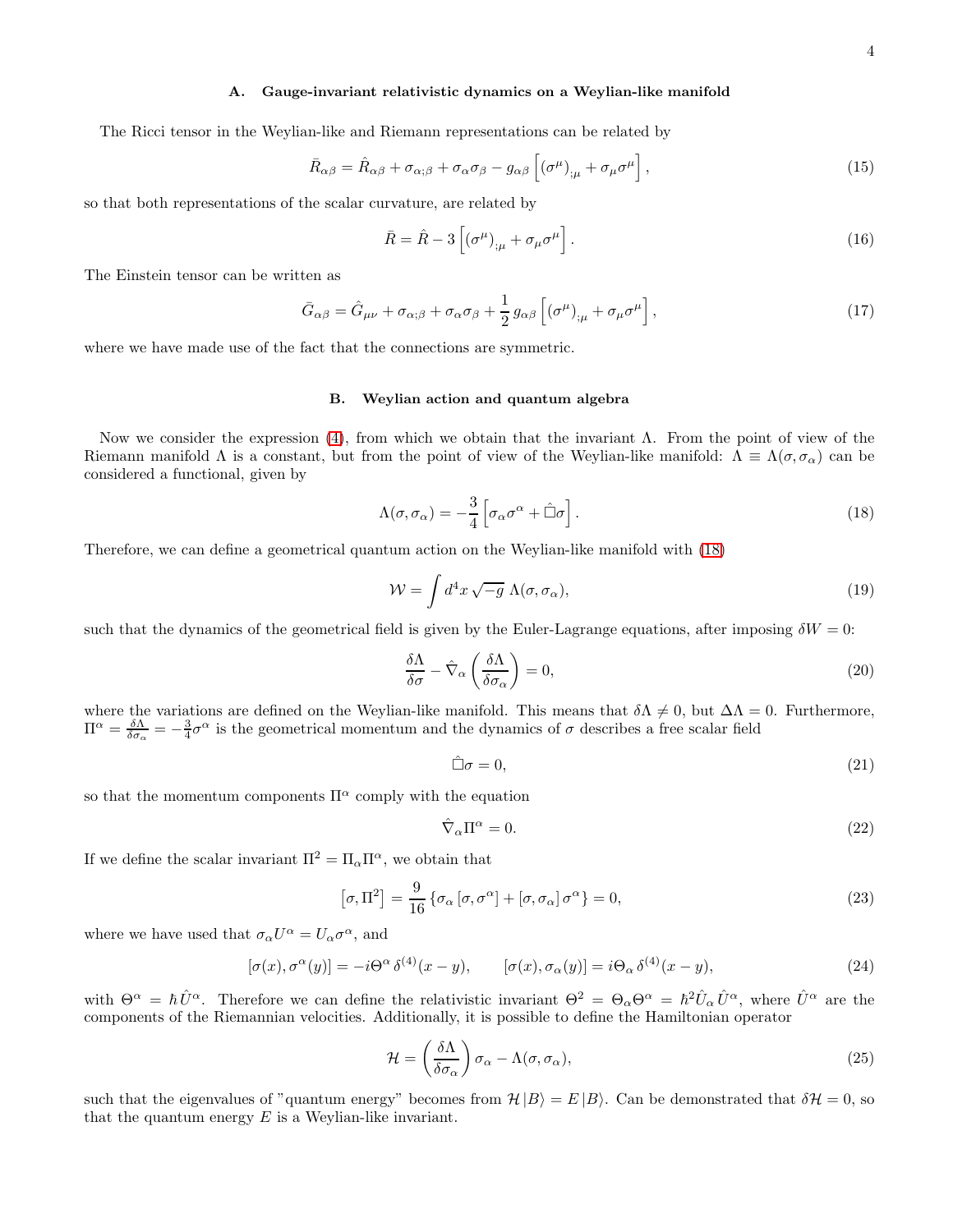# C. Gravitational waves with Weylian-like variations

Now we consider the Weylian-like variation of the Ricci tensor:  $\delta R_{\alpha\beta}$ . This is given by

$$
\hat{\Box}\delta\Psi_{\alpha\beta} = -\kappa \,\delta\left(\hat{L}_{\alpha\beta}\right),\tag{26}
$$

where  $\hat{\Box}\delta\Psi_{\beta\gamma} \equiv \hat{\nabla}_{\alpha}\hat{\nabla}^{\alpha}\delta\Psi_{\beta\gamma} = \hat{\nabla}_{\alpha}\left(\delta\Gamma^{\alpha}_{\beta\gamma} - \delta^{\alpha}_{\gamma}\delta\Gamma^{\epsilon}_{\beta\epsilon}\right), \delta\hat{L}_{\alpha\beta} = \delta\left(\frac{\delta\hat{\mathcal{L}}}{\delta g^{\alpha\beta}}\right)$ , such that  $\hat{\mathcal{L}} = g^{\alpha\beta}\hat{L}_{\alpha\beta}$ , and we have considered that  $\delta I = 0[6]$  $\delta I = 0[6]$  $\delta I = 0[6]$ . On Riemannian hypersurfaces all the field solutions are background solutions, so that we can consider that  $\Delta\left(\hat{L}_{\alpha\beta}\right)=0$ . In this case we obtain

$$
\hat{\Box}\delta\Psi_{\alpha\beta} = 2\kappa\,\sigma^{\theta}\hat{L}_{\theta\beta}\,dx_{\alpha},\tag{27}
$$

where  $dx_{\alpha} = \hat{U}_{\alpha} dS$ , such that if we rename  $\chi_{\alpha\beta} = \frac{\delta \Psi_{\alpha\beta}}{\delta S}$ , we finally obtain

<span id="page-4-0"></span>
$$
\hat{\Box}\chi_{\alpha\beta} = 2\kappa \,\sigma^{\theta}\hat{L}_{\theta\beta}\,\hat{U}_{\alpha},\tag{28}
$$

which describes the Riemannian dynamics of gravitational waves on a Weylian-like hypersurface<sup>9</sup>. Notice that the source depends on how the relativistic observer is moving on the Riemannian hypersurface, which is determined by  $\hat{U}_{\alpha}$ . A very important fact is that the source in the equation [\(28\)](#page-4-0) depends on the field  $\sigma^{\theta}$ . The existence of this field in the source is intrinsically related to the existence of the scalar flux  $\Phi$ , and the cosmological constant Λ. This can be seen by noting that

$$
\frac{\delta \sigma}{\delta S} = \sigma_{\gamma} \hat{U}^{\gamma} = -\frac{2}{\Lambda} \frac{\delta \Phi}{\delta S},\tag{29}
$$

where we have used the constraint  $\delta g_{\alpha\beta}\Lambda = \delta\Phi g_{\alpha\beta}$  and [\(9\)](#page-2-1). In the next section we shall consider the example of an RN black-hole, to obtain gravitational waves.

# III. AN EXAMPLE: RN BLACK HOLE

We consider a RN black-hole, with mass  $\overline{M} = 2GM$ , and squared electric charge  $Q^2$ , such that the line element is given by

<span id="page-4-1"></span>
$$
dS^{2} = f(r)dt^{2} - \frac{1}{f(r)}dr^{2} - r^{2} d\Omega^{2},
$$
\n(30)

where  $d\Omega^2 = \sin^2 \theta \, d\phi^2 + d\theta^2$  is the square differential of solid angle and  $f(r) = 1 - \frac{\overline{M}}{r} + \frac{Q^2}{r^2}$ , such that  $\overline{M} = 2GM$ (M is the mass of the charged black-hole),  $\bar{M}^2 \geq (2Q)^2$  and  $Q = \frac{q}{4\pi\epsilon_0}$ . The horizon radius is given by

$$
r_h = \frac{\bar{M}}{2} \left[ 1 - \left( 1 - \left( \frac{4Q}{\bar{M}} \right)^2 \right)^{1/2} \right].
$$
\n(31)

In this case the Lagrangian density is given by[\[10\]](#page-8-2)

$$
\hat{\mathcal{L}} = \frac{1}{2 f(r)} \left[ \vec{E} \cdot \vec{E} - \vec{\nabla} \phi(r) \cdot \vec{\nabla} \phi(r) \right] = \frac{1}{2r^2 (r^2 - r\bar{M} + Q^2)} \left[ Q^2 - \frac{\bar{M}^2}{4} \right],\tag{32}
$$

<sup>&</sup>lt;sup>9</sup> It is possible to show that exists a Weylian-like dynamics of  $\sigma$  given by the Euler-Lagrange equation  $\frac{\delta\Lambda}{\delta\sigma} - \nabla_{\alpha} \left( \frac{\delta\Lambda}{\delta\sigma_{\alpha}} \right) = 0$ , such that  $\nabla_{\alpha}$ denotes the Weylian-like covariant derivative. Can be demonstrated that the solutions of  $\sigma$  in the Weylian-like gauge can be expressed in terms of a Fourier expansion of travelling waves that moves with light velocity. This means that the solution of  $\chi_{\alpha\beta}(x^{\alpha})$  must be written as a superposition of travelling waves in the Weylian-like manifold.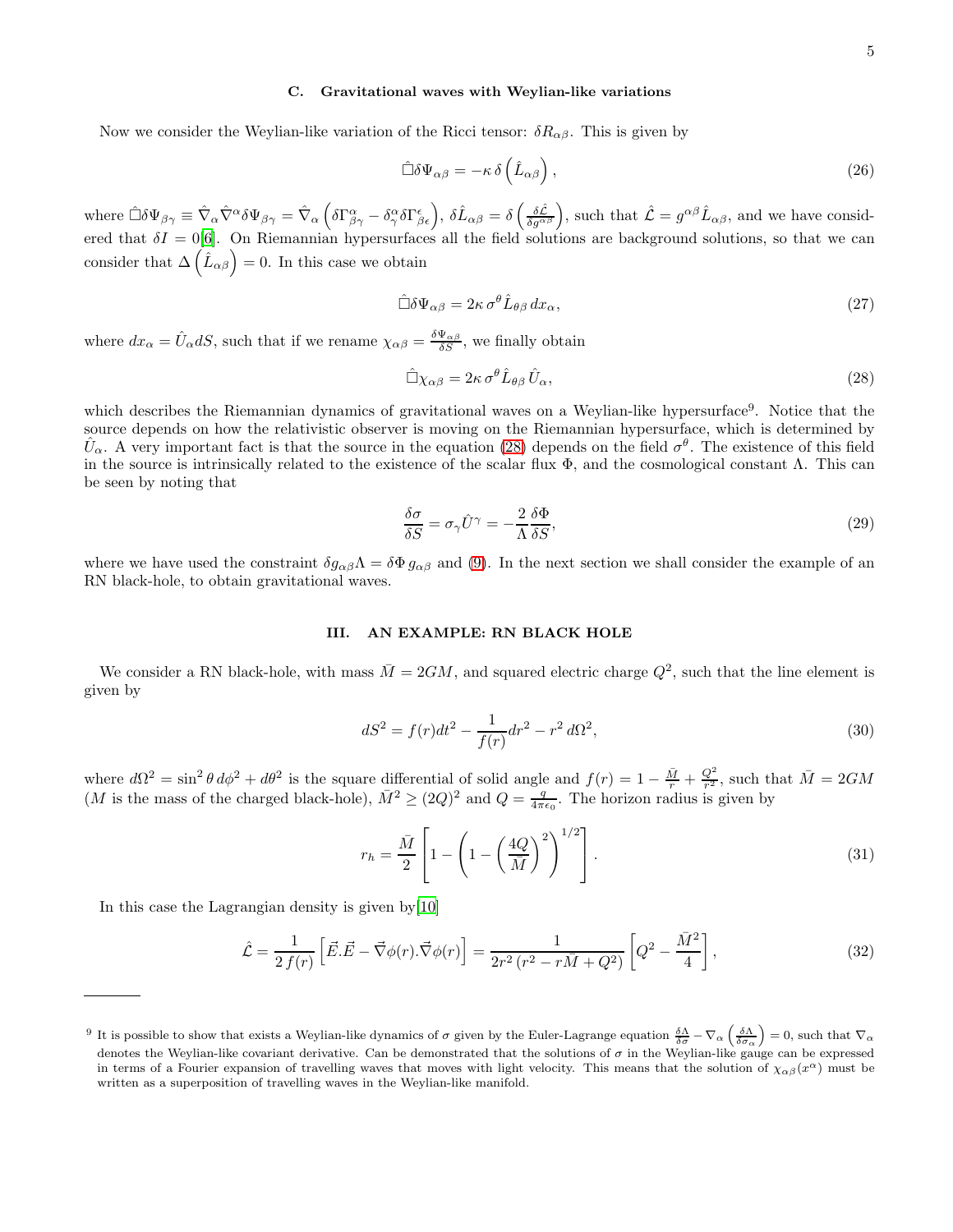where  $|\vec{E}|^2 = \frac{Q^2}{r^4}$  is the electric field due the the charge Q and  $\phi(r) = -\frac{\bar{M}}{2r}$  the gravitational potential due to the mass  $\bar{M}$  of the black hole described by the line element [\(30\)](#page-4-1). Therefore, the tensor density  $\hat{L}_{\alpha\beta}$  is given by

$$
\hat{L}_{\alpha\beta} = \frac{1}{4 f(r)} g_{\alpha\beta} \left[ \vec{E} \cdot \vec{E} - \vec{\nabla}\phi(r) \cdot \vec{\nabla}\phi(r) \right],\tag{33}
$$

so that the equation for gravitational waves holds

$$
\hat{\Box}\chi_{\alpha\beta} = \frac{\kappa}{2\,f(r)}\sigma^{\epsilon}\,g_{\epsilon\beta}\left[\vec{E}.\vec{E} - \vec{\nabla}\phi(r).\vec{\nabla}\phi(r)\right]\,\hat{U}_{\alpha}.\tag{34}
$$

By multiplying with  $g^{\alpha\beta}$ , we obtain

$$
\hat{\Box}\chi = \frac{\kappa}{2\left[f(r)\right]^{3/2}}\sigma_0\left[|\vec{E}|^2 - |\vec{\nabla}\phi|^2\right] = 4\frac{d\Phi}{dS},\tag{35}
$$

where

$$
\left[|\vec{E}|^2 - |\vec{\nabla}\phi|^2\right] = \frac{1}{r^4} \left[Q^2 - \frac{\bar{M}^2}{4}\right].\tag{36}
$$

In order to solve the equation [\(21\)](#page-3-1), we can make separation of variables:  $\sigma_{klm} \sim T_k(t) Y_{lm}(\theta, \phi) R_{kl}(r)$ . After making  $\omega = k c$  (we use  $c = 1$ )<sup>10</sup>, we obtain the solutions

$$
T_k(t) = e^{\pm ik \, ct},\tag{37}
$$

$$
Y_{lm}(\theta,\phi) = \sqrt{\frac{(2l+1)(l-m)}{4\pi(l+m)}} e^{im\phi} P_{lm}(\cos\theta),
$$
\n
$$
R_{kl}(r) = \frac{e^{ikr}}{r} \left\{ C_1 \left( 2r - \bar{M} - \sqrt{\bar{M}^2 - 4Q^2} \right)^A \left( \bar{M} - 2r - \sqrt{\bar{M}^2 - 4Q^2} \right)^B \right\}
$$
\n
$$
\times \mathcal{H}_c \left[ 2ik\sqrt{\bar{M}^2 - 4Q^2}, \alpha_1, \beta_1, 2\bar{M}k^2\sqrt{\bar{M}^2 - 4Q^2}, \gamma_1, \frac{2r - \bar{M} + \sqrt{\bar{M}^2 - 4Q^2}}{2\sqrt{\bar{M}^2 - 4Q^2}} \right]
$$
\n
$$
+ C_2 \left( r - \frac{\bar{M}}{2} - \frac{\sqrt{\bar{M}^2 - 4Q^2}}{2} \right)^B \left( 2r - \bar{M} + \sqrt{\bar{M}^2 - 4Q^2} \right)^C
$$
\n
$$
\times \mathcal{H}_c \left[ 2ik\sqrt{\bar{M}^2 - 4Q^2}, -\alpha_1, \beta_1, 2\bar{M}k^2\sqrt{\bar{M}^2 - 4Q^2}, \gamma_1, \frac{2r - \bar{M} + \sqrt{\bar{M}^2 - 4Q^2}}{2\sqrt{\bar{M}^2 - 4Q^2}} \right] \right\}
$$
\n(39)

<sup>&</sup>lt;sup>10</sup> Here,  $\omega$  and k are respectively the frequency and the wavenumber in the coordinated system.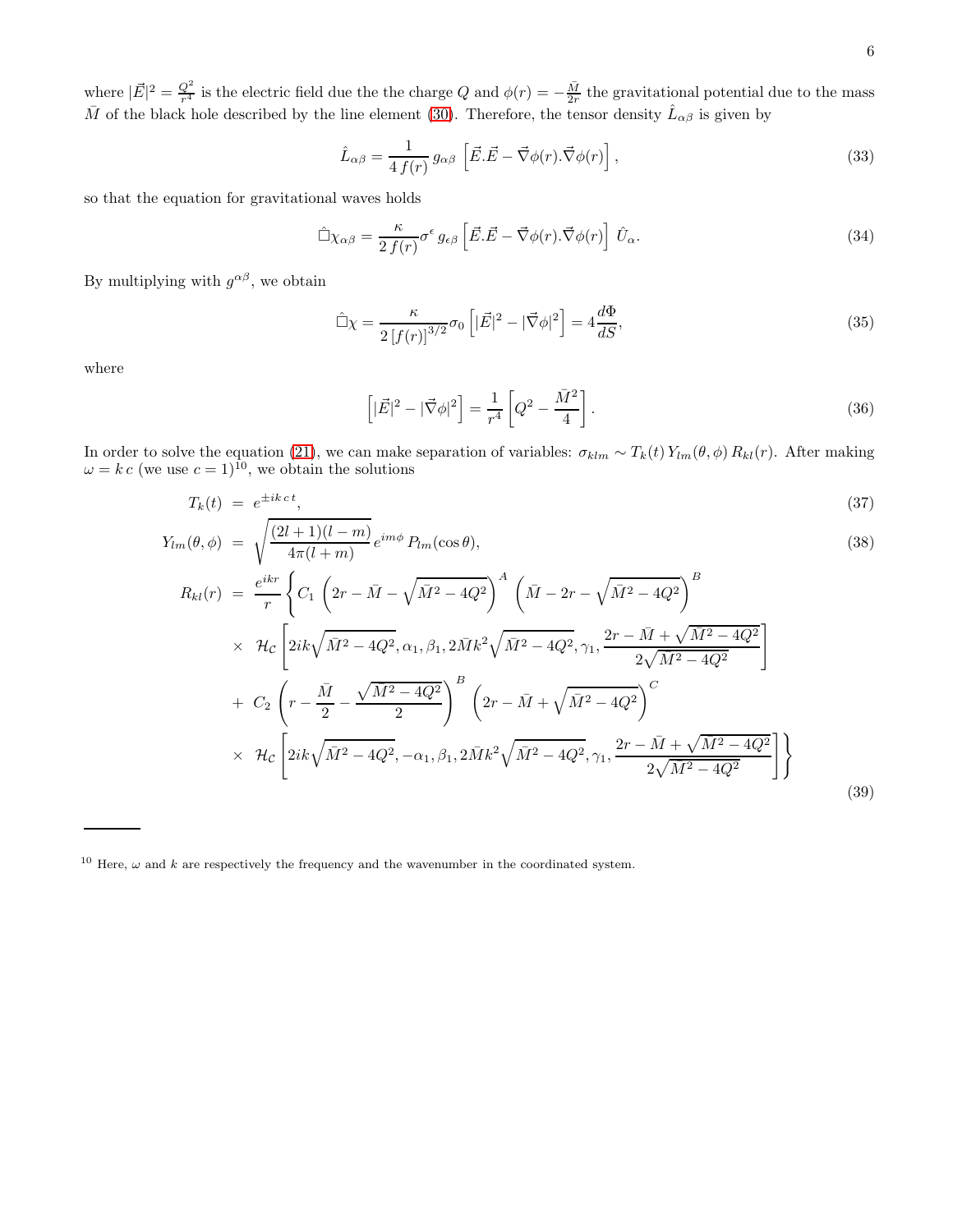where  $\mathcal{H}_{\mathcal{C}}$  are the confluent Heun functions,  $(C_1, C_2)$  are constants and

$$
A = \frac{\sqrt{\bar{M}^2 - 4Q^2} + \left[4Q^2k^2\bar{M}^2\left(2 - \frac{Q^2}{\bar{M}^2} - \sqrt{1 - 4\frac{Q^2}{\bar{M}^2}}\right) - 2\bar{M}^4k^2 + \sqrt{\bar{M}^2 - 4Q^2}\bar{M}^3k^2 + \bar{M}^2 - 4Q^2\right]^{1/2}}{2\sqrt{\bar{M}^2 - 4Q^2}},
$$
(40)

$$
B = \frac{4Q^2 - \bar{M}^2 + \sqrt{\bar{M}^2 - 4Q^2} \left[ 4Q^2 k^2 \bar{M}^2 \left( 2 - \frac{Q^2}{\bar{M}^2} - \sqrt{1 - 4\frac{Q^2}{\bar{M}^2}} \right) - 2\bar{M}^4 k^2 - \sqrt{\bar{M}^2 - 4Q^2} \bar{M}^3 k^2 + \bar{M}^2 - 4Q^2 \right]^{1/2}}{2(4Q^2 - \bar{M}^2)},
$$
\n(41)

$$
C = \frac{4Q^2 - \bar{M}^2 + \sqrt{\bar{M}^2 - 4Q^2} \left[ 4Q^2 k^2 \bar{M}^2 \left( 2 - \frac{Q^2}{\bar{M}^2} + \sqrt{1 - 4\frac{Q^2}{\bar{M}^2}} \right) - 2\bar{M}^4 k^2 - \sqrt{\bar{M}^2 - 4Q^2} \bar{M}^3 k^2 + \bar{M}^2 - 4Q^2 \right]^{1/2}}{2(4Q^2 - \bar{M}^2)},
$$
\n(42)

$$
\alpha_1 = \frac{\left[4Q^2k^2\bar{M}^2\left(2 - \frac{Q^2}{\bar{M}^2} + \sqrt{1 - 4\frac{Q^2}{\bar{M}^2}}\right) - 2\bar{M}^4k^2 - \sqrt{\bar{M}^2 - 4Q^2}\bar{M}^3k^2 + \bar{M}^2 - 4Q^2\right]^{1/2}}{\sqrt{\bar{M}^2 - 4Q^2}},
$$
\n(43)

$$
\beta_1 = -\frac{\left[4Q^2k^2\bar{M}^2\left(2-\frac{Q^2}{\bar{M}^2}+\sqrt{1-4\frac{Q^2}{\bar{M}^2}}\right)-2\bar{M}^4k^2\left(1-\sqrt{1-4\frac{Q^2}{\bar{M}^2}}\right)+\bar{M}^2-4Q^2\right]^{1/2}}{\sqrt{\bar{M}^2-4Q^2}},
$$
\n(44)

$$
\gamma_1 = -\frac{\left[\bar{M}^2 - 4Q^2 - 4Q^2k^2\bar{M}^2\left(3 - 3\frac{Q^2}{\bar{M}^2} - 2\sqrt{1 - 4\frac{Q^2}{\bar{M}^2}}\right) + 2\bar{M}^4k^2\left(1 - \sqrt{1 - 4\frac{Q^2}{\bar{M}^2}}\right) + 8Q^2l(l+1) - 2\bar{M}^2l(l+1)\right]}{2(\bar{M}^2 - 4Q^2)}.
$$
\n(45)

Therefore, the radial function  $R_{kl}(r)$  can be written as  $R_{kl}(r) = \frac{e^{ikr}}{r} R_{kl}(r)$ .

We can make the Fourier expansion of the geometric scalar field,  $\sigma$ , in spherical coordinates

$$
\sigma(\vec{r},t) = \int_0^\infty dk \sum_{lm} \left[ A_{klm} \sigma_{klm}(\vec{r},t) + A_{klm}^\dagger \bar{\sigma}_{klm}^*(\vec{r},t) \right],\tag{46}
$$

where  $\sum_{lm} \equiv \sum_{l=0}^{\infty} \sum_{m=-l}^{l} k, l$  and m are respectively the wave-numbers related to the coordinates r,  $\theta$  and  $\phi$ , and

$$
\sigma_{klm}(\vec{r},t) = k^2 R_{kl}(r) Y_{lm}(\theta,\phi) e^{ikct}.
$$
\n(47)

Here,  $Y_{lm}(\theta, \phi)$  are the spherical harmonics and  $P_{lm}(\cos \theta)$  are the Legendre polynomial. Furthermore, the annihilation and creation operators obey the algebra

$$
\[A_{klm}, A^{\dagger}_{k'l'm'}\] = \delta^{(3)}(\vec{k} - \vec{k'})\delta_{ll'}\delta_{mm'}, \qquad [A_{klm}, A_{k'l'm'}\] = \[A^{\dagger}_{klm}, A^{\dagger}_{k'l'm'}\] = 0. \tag{48}
$$

In this example we shall consider that  $U^{\alpha} \equiv \left( \right)$  $\frac{1}{\sqrt{f}}$  $\left(\frac{1}{f(r)}, 0, 0, 0\right)$ , so that from eq. [\(24\)](#page-3-2), we obtain that at equal times

<span id="page-6-0"></span>
$$
\left[\sigma(t,\vec{r}),\partial^0\sigma(t,\vec{r}')\right] = -i\hbar \,\hat{U}^0\,\delta^{(3)}(\vec{r}-\vec{r}'),\tag{49}
$$

so that we obtain that  $A_{klm} = \frac{1}{(2k)^{3/2}} \sqrt{\frac{(2l+1)(l-m)}{4\pi(l+m)}}$ , and hence  $\partial^0 \sigma_{klm} = \frac{\dot{\sigma}_{klm}}{cf(r)} = \frac{i k}{f(r)} \sigma_{klm}(\vec{r}, t)$ . Hence, in order to the commutator [\(49\)](#page-6-0) to be fulfilled, we must require that

<span id="page-6-1"></span>
$$
\bar{R}_{kl}(r)\bar{R}_{kl}^*(r') + \bar{R}_{kl}(r')\bar{R}_{kl}^*(r) = c\,\hbar. \tag{50}
$$

The expression [\(50\)](#page-6-1) give us the normalization condition for the modes of the Fourier expansion in any charged blackhole. The case where the charge Q is null, describes a Schwarzschild black-hole as a particular solution the case here studied.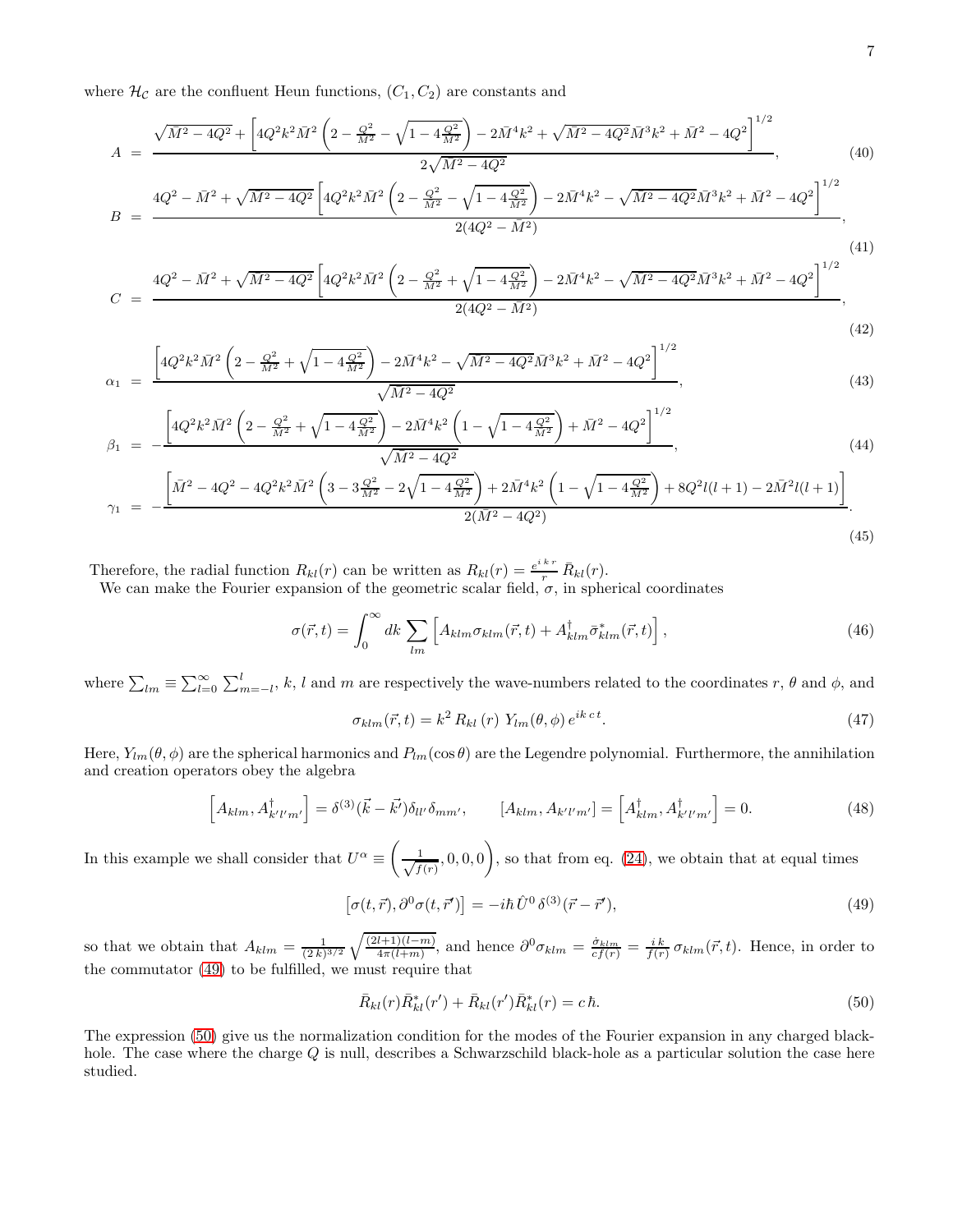# A. Schwarzschild black-hole's change of entropy

A particular case of interest is that of  $Q = 0$ . Making use of the fact that  $\delta \mathcal{W} = 0$ , we can obtain the relationship between the scalar flux and the change of area  $\delta A$  of the black-hole

$$
\frac{\delta \Phi}{\delta S} = \frac{3}{4} \ln \left[ \frac{\delta \mathcal{A}}{\bar{\mathcal{A}}} + 1 \right],\tag{51}
$$

where  $\frac{\delta A}{\lambda} = 2 \frac{r_s}{r_s^2} \delta r_s$ ,  $\frac{A}{\lambda} = \left(\frac{r_s}{r_s}\right)^2 = e^{\frac{2}{9} \Lambda S^2} \geq 0$ , and the square of the radius between the final  $r_s$  and the initial Schwarzschild radius  $\bar{r}_s$  is related with the change of area and the scalar flux  $\Phi$ , and the change of the mass's black hole:  $\delta A = \frac{4}{T} \delta M$  by the Bekenstein-Hawking's law[\[11\]](#page-8-3). Moreover, using the fact that  $\delta \mathcal{W} = 0$ , and  $d\sigma = -\frac{4}{\Lambda} d\Phi$ , we obtain that the change of volume of the Weylian-like manifold (the black-hole's increase of volume), with respect to  $\frac{1}{N}$ the Riemannian one  $\sqrt{-\hat{g}}$ , is

<span id="page-7-6"></span>
$$
V = \hat{V} e^{\frac{4}{\Lambda} \int d\Phi} = \hat{V} e^{\frac{\Lambda S^2}{3}},\tag{52}
$$

where  $\Lambda S^2 > 0$ . This means that  $V \geq \sqrt{-\hat{g}}$ , for  $S^2 \geq 0$ ,  $\Lambda > 0$  and  $\sigma < 0$ . Therefore, we require a metric's signature  $(-, +, +, +)$  in order for the cosmological constant to be positive and a metric's signature  $(+, -, -, -)$  in order to have  $\Lambda \leq 0$ .

# IV. FINAL COMMENTS

We have introduced Relativistic Quantum Geometry, which is a different approach to study the relativistic quantum structure of spacetime. In some way our approach is in the spirit of the Isham-Butterfield's one[\[12\]](#page-8-4), but we have incorporated the relativistic invariants in the quantum aspects of the theory. The dynamics of quantum spacetime is described by  $\sigma$ . This is a scalar field that drives a geometrical displacement from a Riemannian manifold to a Weylian-like one, that leaves the action invariant. Furthermore,  $\sigma$  always can be quantized because it is a free scalar field. Other important fact is that the quantum algebra of  $[\sigma(x), \sigma^{\mu}(y)] = -i \Theta^{\mu} \delta^{(4)}(x - y)$  is relativistic in nature, because  $\Theta^{\mu}\Theta_{\mu} = \hbar^2 \hat{U}^{\mu} \hat{U}_{\mu}$  is a relativistic invariant. Due to this fact the commutators depend of how is moving the relativistic observer. In the example here studied, the observer is static with respect to the RN black-hole, so that  $\hat{U}_0 = 1/\sqrt{f(r)}$ , and therefore one obtains  $[\sigma(x), \sigma^0(y)] = -i \frac{\hbar}{\sqrt{f(r)}}$  $\frac{\hbar}{f(r)} \delta^{(4)}(x-y)$ . However, if one were studied some example where the observer is moving with respect to the source, the commutation relationship have been different. Furthermore, we have obtained the expression [\(52\)](#page-7-6) that describes how changes the volume of the quantum manifold due to the scalar flux  $\Phi$ . This result can be applied to cosmology to obtain a justification for the decrease of  $\Lambda$  with the expansion of the universe. It is important to notice that  $\Lambda$  is a Riemannian constant  $(\Delta\Lambda = 0)$ , but variate in the Weylian-like manifold  $(\delta \Lambda \neq 0)$ .

### Acknowledgements

The authors acknowledge M. A. R. Arcodía for his interesting comments, and also acknowledge UNMdP and CON-ICET (Argentina) for financial support.

<span id="page-7-0"></span>[1] J. A. Wheeler, Annals Phys. 2: 604 (1957);

- <span id="page-7-1"></span>[2] F. Martini, E. Santamato, Int. J. Theor. Phys. 52: 3308 (2015); I. Rácz, Class. Quant. Grav. **32**: 015006 (2015);
	- M. Cvetic, G. W. Gibbons, C. N. Pope, JHEP 1503: 029 (2015).
- <span id="page-7-2"></span>[3] A. Ashtekar, J. Lewandowski, Class. Quant. Grav. 21: R53R152 (2004); C. Rovelli, Living Rev. Rel. 1: 1 (1998).
- <span id="page-7-3"></span>[4] J. W. York, Phys. Rev. Lett. 16: 1082 (1972).
- <span id="page-7-4"></span>[5] G. W. Gibbons, S. W. Hawking, Phys. Rev. D10: 2752 (1977).
- <span id="page-7-5"></span>[6] L. S. Ridao, M. Bellini, Astrophys. Space Sci. 357: 94 (2015).
- 

J. A. Wheeler, Superspace and the Nature of Quantum Geometrodynamics, in Battelle Rencontres, 1967 Lectures in Mathematics and Physics, edited by C. M. De Witt and J. A. Wheeler (W. A. Benjamin, New York, 1968).